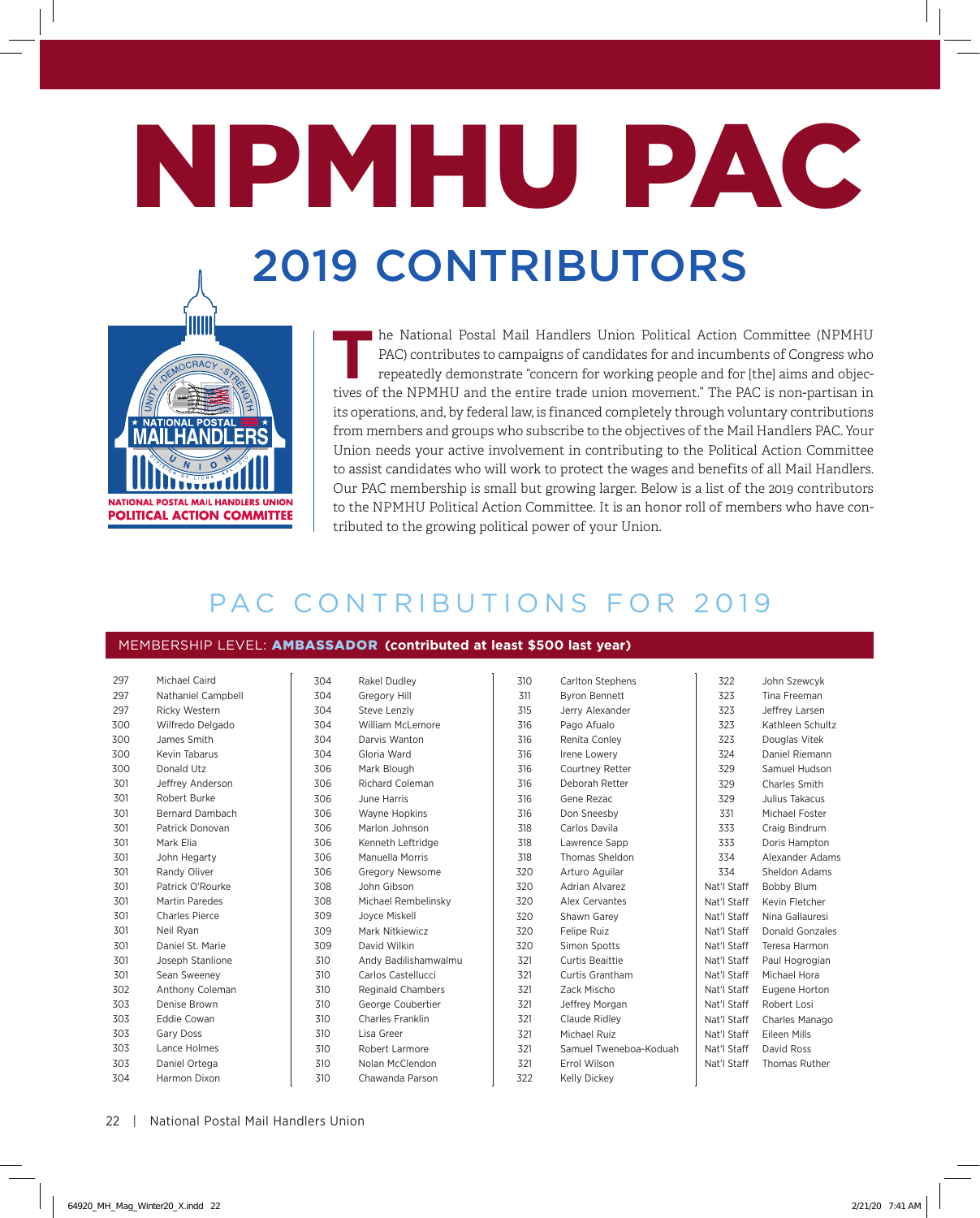#### MEMBERSHIP LEVEL: LEADER (contributed at least \$250 last year)

| 297 | Pamela Grant              | 303 | William Roux          | 309 | <b>Timothy Morath</b>   | 323         | Dean Abatte             |
|-----|---------------------------|-----|-----------------------|-----|-------------------------|-------------|-------------------------|
| 297 | William Staab             | 303 | Juan Torres           | 309 | Lisa Pruchnicki         | 323         | <b>Brian Blatchford</b> |
| 299 | Tanya Arcangel            | 303 | Debra Works           | 309 | Nick Pruchnicki         | 323         | <b>Brock Engstrom</b>   |
| 300 | Raymond Bermudez          | 304 | Daniel Cody           | 313 | Juan Morales            | 327         | Ronnell Smith           |
| 300 | <b>Alfred Convers</b>     | 304 | Rhonda Hinkle-McCoy   | 316 | Shaun Bezella           | 328         | <b>Todd Larson</b>      |
| 300 | <b>Richard Couvertier</b> | 304 | <b>Rondal Pitcock</b> | 316 | Thomas Bilodeau         | 329         | Calvin Booker           |
| 300 | Irene Delgado             | 304 | Michael Sexton        | 316 | Leo Ebio                | 329         | <b>Woodrow Douglas</b>  |
| 300 | Terrence Flynn            | 305 | James Cox             | 316 | Gary Kalich             | 329         | John Macon              |
| 300 | Stanley Howard            | 305 | Lamar Grigsby         | 316 | Gregory McGovern        | 332         | Woodrow Hendrickson     |
| 300 | Yvette Johnson            | 305 | Leslie Hamlett        | 316 | Petra Rezac             | 332         | Robert McFall           |
| 300 | Peter Letizia             | 305 | Felandria Jackson     | 316 | Mark Sagatu             | 332         | James Smith             |
| 300 | Dawn Licata               | 305 | Michael Perry         | 317 | Ronnie Sanders          | 333         | Barry Adair             |
| 300 | Daniel Martinelli         | 305 | Shavonnie Zimmerman   | 317 | Don Turner              | 333         | Mike Ballard            |
| 301 | John Bessette             | 306 | Jeff Bridges          | 318 | Wayne Campbell          | 333         | Steve Benshoof          |
| 301 | Michael Bisono            | 306 | George Cantrell       | 318 | Luis Centeno            | 333         | Wayne Burch             |
| 301 | Paul Bureau               | 306 | John Corley           | 318 | Larry Dowdell           | 333         | Eric Cory               |
| 301 | Christin Chartier         | 306 | Vincent Gross         | 318 | Shawndala Jones         | 333         | Susan Cowman            |
| 301 | Michael Coletta           | 306 | Miller Hall           | 318 | Enrico Reedy            | 333         | Shane Ford              |
| 301 | Scott Curtis              | 306 | Manuel Lazu           | 318 | King Solomon            | 333         | <b>Bernal Gutierrez</b> |
| 301 | Michael Hatem             | 307 | Derek Douglass        | 318 | Chris Strang            | 333         | Kyle Hanks              |
| 301 | <b>Charles Masterson</b>  | 308 | Nicholas Campellone   | 318 | Ronnie Whitfield        | 333         | Robert Howe             |
| 301 | Rene Morissette           | 308 | Mitch Fite            | 320 | Darren Dankert          | 333         | Alan Joiner             |
| 301 | James Roche               | 308 | Jeanne Gladilina      | 320 | Robert Fournier         | 333         | Randy Krueger           |
| 301 | Victorino Tiongson        | 308 | Robert Glycenfer      | 321 | Mark Amaro              | 333         | Jeffery Marean          |
| 301 | Dorothy Wollensack        | 308 | Michael Mohan         | 321 | Daniel Elliot           | 333         | Monica Marshall         |
| 301 | William Zayat             | 308 | Mildred Wagner        | 321 | Chance Goodson          | 333         | <b>Frankie Micile</b>   |
| 302 | Tony Bell                 | 308 | Richard Zeh           | 321 | Roberto Hernandez       | 333         | Jeffrey Mount           |
| 302 | Kimberly Garcia           | 308 | Joseph Zelenenki      | 321 | <b>Richard Lairscey</b> | 333         | Baribor Ngia            |
| 302 | Paula Ward                | 309 | Rebecca Bicksler      | 322 | <b>William Best</b>     | 334         | Anthony Shell           |
| 303 | Phillip Ciulla            | 309 | Daniel Cornish        | 322 | David Cavalier          | Nat'l Staff | Mitzi Montemore         |
| 303 | Van Cunningham            | 309 | Tanva DeRouville      | 322 | Kamayu Collins          |             |                         |
| 303 | Jason Marlow              | 309 | John Esterdahl        | 322 | Joseph Fitzgerald       |             |                         |
| 303 | Osvaldo Quintana          | 309 | Howard A. Fagan-Solis | 322 | Michael Mcintyre        |             |                         |

#### MEMBERSHIP LEVEL: ACTIVIST (contributed at least \$100 last year)

| 299 | Jose Bautista        |
|-----|----------------------|
| 299 | Ronald Fisher        |
| 299 | Ernest Knight        |
| 299 | Calvin Takae         |
| 300 | Gloria Barrios       |
| 300 | Peter Bilotta        |
| 300 | Lenor Brunson-O'Neal |
| 300 | <b>Howard Curry</b>  |
| 300 | Tanya Elder          |
| 300 | Minerva Fuentes      |
| 300 | Robert Koontz        |
| 300 | Lucy Lombardo        |
| 300 | Frank Longo          |
| 300 | Joseph Palau         |
| 300 | Mark Palovchek       |
| 300 | Antonio Sanchez      |
| 300 | Sharon Scott         |
| 300 | Theresa Start        |
| 301 | Phillip Alvarado     |
| 301 | Peter Baltos         |
| 301 | <b>Todd Bjunes</b>   |
| 301 | Cindy Depietro       |
| 301 | William Flynn        |
| 301 | Robert Goggin        |
|     |                      |

| 301 | Geoff Henderson         |
|-----|-------------------------|
| 301 | Fred Hickey             |
| 301 | Thomas Kondroski        |
| 301 | <b>Scott Lasell</b>     |
| 301 | Allen Lecours           |
| 301 | Mathew McGrath          |
| 301 | Bernard Meehan          |
| 301 | Jacqueline O'Connell    |
| 301 | Susan O'Leary           |
| 301 | Michael Pasquale        |
| 301 | Vincent Raillo          |
| 301 | Dennis St Pierre        |
| 301 | <b>Timothy Sullivan</b> |
| 301 | Keith Vincent           |
| 302 | Dean Deluna             |
| 302 | Ruben Martin            |
| 302 | Dwight Parker           |
| 302 | Matthew Story           |
| 303 | Terrie Collins          |
| 303 | Paul Costello           |
| 303 | Cesar Enciso            |
| 303 | Howell Fontanilla       |
| 303 | Cathy Gravino           |
| 303 | Christina Harper        |

| 303 | Wendell Jackson       |
|-----|-----------------------|
| 303 | Kathleen McNeil       |
| 303 | Ray Paniagua          |
| 303 | Carlos Perez          |
| 303 | Aukushan Scantlebury  |
| 303 | Kenneth Smith         |
| 304 | James Clark           |
| 304 | <b>Thomas Davis</b>   |
| 304 | Theron Long           |
| 305 | <b>Terry Claytor</b>  |
| 305 | David Cocke           |
| 305 | Richard Flanagan      |
| 305 | Danny Mangan          |
| 305 | <b>Byron Scott</b>    |
| 306 | Brian Bragg           |
| 306 | <b>Tiffany Byers</b>  |
| 306 | <b>Austin Carr</b>    |
| 306 | Robert Howze          |
| 306 | Jeanine Hutcherson    |
| 306 | Sharifa Knowles       |
| 306 | Nick Lehto            |
| 306 | <b>Richard Porter</b> |
| 306 | Max Rehhein           |
| 306 | Joseph Sell           |

| 306 | <b>Anthony Williams</b> |
|-----|-------------------------|
| 306 | Mae Winters             |
| 306 | Dani Zimmerman          |
| 307 | James Haggarty          |
| 307 | LaDonna Hardy           |
| 307 | <b>Bill Harris</b>      |
| 307 | Marlon Harris           |
| 307 | Christina Larkins       |
| 307 | Rita Tripp              |
| 308 | Ottina Fallz            |
| 308 | <b>William Harris</b>   |
| 308 | Kris Keehn              |
| 308 | <b>Matthew Matteis</b>  |
| 308 | Shelby Root             |
| 308 | Raymond Rosenberger     |
| 308 | Laurene Smith           |
| 308 | Ronald Sweetman         |
| 309 | James Ditchfield        |
| 309 | Paul Forshey            |
| 309 | <b>Edward Hamlin</b>    |
| 309 | Ronald Heiss            |
| 309 | Robert Law              |
| 309 | Raymond Morrison        |
| 309 | John Tankalavage        |

The Mail Handler • Winter 2020 | 23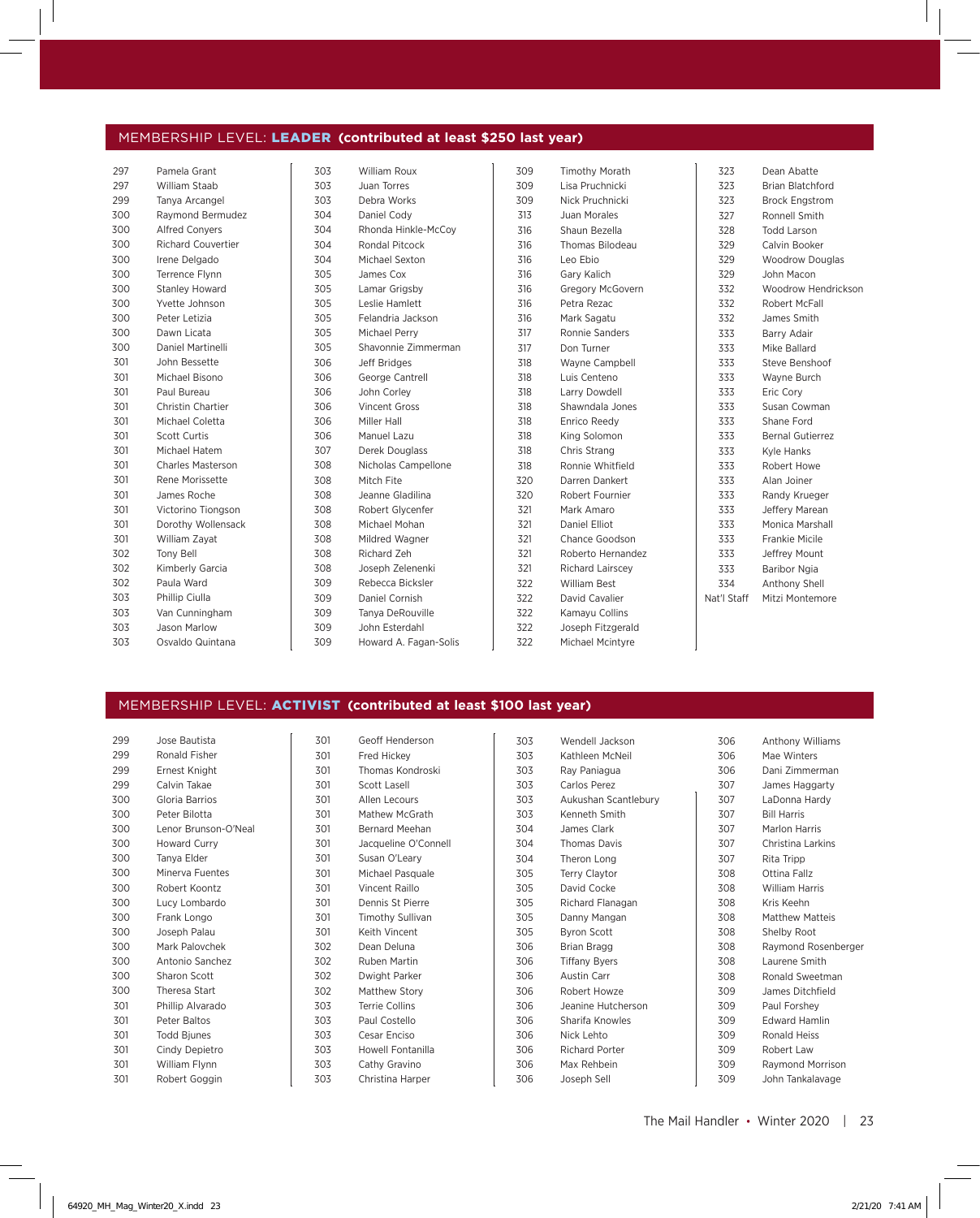### MEMBERSHIP LEVEL: ACTIVIST (contributed at least \$100 last year) *continued*

| Derek Burke<br>Marvin Bennett<br>310<br>318<br>Jorge Ortiz<br>333<br>333<br>Calvin Nettles<br>James Densler<br>310<br>318<br>333<br>Bryant Blackman<br>333<br>David Parrish<br>Donna Turner<br>318<br>Suzanne Viveiros<br>333<br>310<br><b>William Hopkins</b><br>Harvey Blackman<br>333<br>James Pledger<br>333<br>333<br>Dennis Reeser<br>Orlando Nichols<br>320<br>Theresa Corcoran<br><b>Thomas Blair</b><br>310<br>Kenneth Watson<br>310<br>320<br>333<br>Tim Brettmann<br>333<br>Bernie Gonzalez<br>Douglas Riseley<br>333<br>320<br>Denise Brown<br>311<br>Dana Davenport<br>Jeremy Wood<br>333<br>Larry Rose<br>321<br>Deb Alder<br>333<br>333<br>Mark Sanders<br>311<br>Linda Lewis<br>Michael Carpenter<br>Lelo Simmons<br>321<br>333<br>333<br>311<br>Michael Blackburn<br>Wayne Coe<br>Dwaynise Schoep<br>Abdul Whisenhunt<br>321<br>311<br>Robert Koryto<br>333<br>David Coffman<br>333<br><b>Blake Scott</b><br>Irene Sanchez<br>321<br><b>Richard Ruiz</b><br>333<br>Robert Connair<br>333<br>Corey Smith<br>313<br>322<br>Joseph Burns<br>333<br>333<br>313<br>Maurice Torres<br>Cody Current<br>Jeffrey Smith<br>322<br>313<br>Luis Toyos<br>Linda DeHaven<br>Dave Current<br>Michael Smith<br>333<br>333<br>Colin Moore<br>322<br>Ken Koscinski<br>333<br>Lorren Dennison<br>333<br>Brian Tallman<br>315<br><b>Kevin Parsons</b><br>322<br>James Lubbert<br>333<br>John Fickes<br>333<br>Karen Tallman<br>315<br>323<br>Patricia O'Brien<br>315<br>Tammy Ryan-Lucky<br>333<br>333<br>Terry Fitzgerald<br>Gary Terrell<br>333<br>333<br>Alan Brashear<br>323<br><b>Michael Straiton</b><br>Deborah Hall<br>Donald Thomas<br>316<br>Aaron Doherty<br>324<br>333<br>John Haus<br>333<br>Leslie Trujillo<br>316<br>Stephen Ikley<br>Sean Fryer<br>327<br>Larry Burk<br>316<br>333<br>333<br>James Heath<br>Susanna Ward<br>327<br>333<br>Steven M. Kim<br><b>Brock Isakson</b><br>333<br>Kenny Hepker<br>Lawrence Ware<br>316<br>328<br>333<br>Lori Heuton<br>333<br>Greg Webb<br>316<br>Timothy Kovac<br>Larry Karsten<br>316<br>John Luke<br>328<br>Darren Marso<br>333<br>333<br><b>Kurtis Weeks</b><br>Stephan Hopkins<br>328<br>Arlan Smedsrud<br>333<br>333<br><b>Richard White</b><br>316<br>Johnny McKissick<br>Larry Humeston<br>Richard Neal<br>330<br>Robert Griffith<br>333<br>Dennis Irvin<br>333<br>David Williams<br>316<br>Michael Rolniak<br>330<br>John Regis<br>316<br>333<br>Lee Kessler<br>333<br>Stephanie Yang<br>Salvatore Schillaci<br>331<br>Daniel Barnaby<br>333<br>Sherri Kingery<br>334<br>Octavia Sas<br>316<br>331<br>Lloyd Johnson<br>333<br>Danelle Krull<br>334<br>Ronald Sodaro<br>316<br>Kathryn Triggs<br>331<br>Nathan Price<br>316<br>Anthony Watson<br>333<br>334<br>Robert Lawson<br>Rudolph Stephens<br>317<br>Rodney Tyus<br>332<br>Steven Jensen<br>333<br>Danny Luing<br>Nat'l Staff<br>Noah Giebel<br>Shimmel Brown<br>332<br>333<br>Nat'l Staff<br>318<br><b>Matthew Stevens</b><br>Angela Marshall<br>Debra Meyers<br>318<br>Charlotte Douglas<br>332<br>333<br>Edvina Tesch<br>Ervin McKnight | 310 | Troas Boyd | 318 | Ben Martin | 333 | Mark Alexander | 333 | <b>Francis Montgomery</b> |
|---------------------------------------------------------------------------------------------------------------------------------------------------------------------------------------------------------------------------------------------------------------------------------------------------------------------------------------------------------------------------------------------------------------------------------------------------------------------------------------------------------------------------------------------------------------------------------------------------------------------------------------------------------------------------------------------------------------------------------------------------------------------------------------------------------------------------------------------------------------------------------------------------------------------------------------------------------------------------------------------------------------------------------------------------------------------------------------------------------------------------------------------------------------------------------------------------------------------------------------------------------------------------------------------------------------------------------------------------------------------------------------------------------------------------------------------------------------------------------------------------------------------------------------------------------------------------------------------------------------------------------------------------------------------------------------------------------------------------------------------------------------------------------------------------------------------------------------------------------------------------------------------------------------------------------------------------------------------------------------------------------------------------------------------------------------------------------------------------------------------------------------------------------------------------------------------------------------------------------------------------------------------------------------------------------------------------------------------------------------------------------------------------------------------------------------------------------------------------------------------------------------------------------------------------------------------------------------------------------------------------------------------------------------------------------------------------------------------------------------------------------------------------------------------------------------------------------------------------------------------------------------------------------------------------------------------------------------------------------------------------------------------------------------------------------------|-----|------------|-----|------------|-----|----------------|-----|---------------------------|
|                                                                                                                                                                                                                                                                                                                                                                                                                                                                                                                                                                                                                                                                                                                                                                                                                                                                                                                                                                                                                                                                                                                                                                                                                                                                                                                                                                                                                                                                                                                                                                                                                                                                                                                                                                                                                                                                                                                                                                                                                                                                                                                                                                                                                                                                                                                                                                                                                                                                                                                                                                                                                                                                                                                                                                                                                                                                                                                                                                                                                                                               |     |            |     |            |     |                |     |                           |
|                                                                                                                                                                                                                                                                                                                                                                                                                                                                                                                                                                                                                                                                                                                                                                                                                                                                                                                                                                                                                                                                                                                                                                                                                                                                                                                                                                                                                                                                                                                                                                                                                                                                                                                                                                                                                                                                                                                                                                                                                                                                                                                                                                                                                                                                                                                                                                                                                                                                                                                                                                                                                                                                                                                                                                                                                                                                                                                                                                                                                                                               |     |            |     |            |     |                |     |                           |
|                                                                                                                                                                                                                                                                                                                                                                                                                                                                                                                                                                                                                                                                                                                                                                                                                                                                                                                                                                                                                                                                                                                                                                                                                                                                                                                                                                                                                                                                                                                                                                                                                                                                                                                                                                                                                                                                                                                                                                                                                                                                                                                                                                                                                                                                                                                                                                                                                                                                                                                                                                                                                                                                                                                                                                                                                                                                                                                                                                                                                                                               |     |            |     |            |     |                |     |                           |
|                                                                                                                                                                                                                                                                                                                                                                                                                                                                                                                                                                                                                                                                                                                                                                                                                                                                                                                                                                                                                                                                                                                                                                                                                                                                                                                                                                                                                                                                                                                                                                                                                                                                                                                                                                                                                                                                                                                                                                                                                                                                                                                                                                                                                                                                                                                                                                                                                                                                                                                                                                                                                                                                                                                                                                                                                                                                                                                                                                                                                                                               |     |            |     |            |     |                |     |                           |
|                                                                                                                                                                                                                                                                                                                                                                                                                                                                                                                                                                                                                                                                                                                                                                                                                                                                                                                                                                                                                                                                                                                                                                                                                                                                                                                                                                                                                                                                                                                                                                                                                                                                                                                                                                                                                                                                                                                                                                                                                                                                                                                                                                                                                                                                                                                                                                                                                                                                                                                                                                                                                                                                                                                                                                                                                                                                                                                                                                                                                                                               |     |            |     |            |     |                |     |                           |
|                                                                                                                                                                                                                                                                                                                                                                                                                                                                                                                                                                                                                                                                                                                                                                                                                                                                                                                                                                                                                                                                                                                                                                                                                                                                                                                                                                                                                                                                                                                                                                                                                                                                                                                                                                                                                                                                                                                                                                                                                                                                                                                                                                                                                                                                                                                                                                                                                                                                                                                                                                                                                                                                                                                                                                                                                                                                                                                                                                                                                                                               |     |            |     |            |     |                |     |                           |
|                                                                                                                                                                                                                                                                                                                                                                                                                                                                                                                                                                                                                                                                                                                                                                                                                                                                                                                                                                                                                                                                                                                                                                                                                                                                                                                                                                                                                                                                                                                                                                                                                                                                                                                                                                                                                                                                                                                                                                                                                                                                                                                                                                                                                                                                                                                                                                                                                                                                                                                                                                                                                                                                                                                                                                                                                                                                                                                                                                                                                                                               |     |            |     |            |     |                |     |                           |
|                                                                                                                                                                                                                                                                                                                                                                                                                                                                                                                                                                                                                                                                                                                                                                                                                                                                                                                                                                                                                                                                                                                                                                                                                                                                                                                                                                                                                                                                                                                                                                                                                                                                                                                                                                                                                                                                                                                                                                                                                                                                                                                                                                                                                                                                                                                                                                                                                                                                                                                                                                                                                                                                                                                                                                                                                                                                                                                                                                                                                                                               |     |            |     |            |     |                |     |                           |
|                                                                                                                                                                                                                                                                                                                                                                                                                                                                                                                                                                                                                                                                                                                                                                                                                                                                                                                                                                                                                                                                                                                                                                                                                                                                                                                                                                                                                                                                                                                                                                                                                                                                                                                                                                                                                                                                                                                                                                                                                                                                                                                                                                                                                                                                                                                                                                                                                                                                                                                                                                                                                                                                                                                                                                                                                                                                                                                                                                                                                                                               |     |            |     |            |     |                |     |                           |
|                                                                                                                                                                                                                                                                                                                                                                                                                                                                                                                                                                                                                                                                                                                                                                                                                                                                                                                                                                                                                                                                                                                                                                                                                                                                                                                                                                                                                                                                                                                                                                                                                                                                                                                                                                                                                                                                                                                                                                                                                                                                                                                                                                                                                                                                                                                                                                                                                                                                                                                                                                                                                                                                                                                                                                                                                                                                                                                                                                                                                                                               |     |            |     |            |     |                |     |                           |
|                                                                                                                                                                                                                                                                                                                                                                                                                                                                                                                                                                                                                                                                                                                                                                                                                                                                                                                                                                                                                                                                                                                                                                                                                                                                                                                                                                                                                                                                                                                                                                                                                                                                                                                                                                                                                                                                                                                                                                                                                                                                                                                                                                                                                                                                                                                                                                                                                                                                                                                                                                                                                                                                                                                                                                                                                                                                                                                                                                                                                                                               |     |            |     |            |     |                |     |                           |
|                                                                                                                                                                                                                                                                                                                                                                                                                                                                                                                                                                                                                                                                                                                                                                                                                                                                                                                                                                                                                                                                                                                                                                                                                                                                                                                                                                                                                                                                                                                                                                                                                                                                                                                                                                                                                                                                                                                                                                                                                                                                                                                                                                                                                                                                                                                                                                                                                                                                                                                                                                                                                                                                                                                                                                                                                                                                                                                                                                                                                                                               |     |            |     |            |     |                |     |                           |
|                                                                                                                                                                                                                                                                                                                                                                                                                                                                                                                                                                                                                                                                                                                                                                                                                                                                                                                                                                                                                                                                                                                                                                                                                                                                                                                                                                                                                                                                                                                                                                                                                                                                                                                                                                                                                                                                                                                                                                                                                                                                                                                                                                                                                                                                                                                                                                                                                                                                                                                                                                                                                                                                                                                                                                                                                                                                                                                                                                                                                                                               |     |            |     |            |     |                |     |                           |
|                                                                                                                                                                                                                                                                                                                                                                                                                                                                                                                                                                                                                                                                                                                                                                                                                                                                                                                                                                                                                                                                                                                                                                                                                                                                                                                                                                                                                                                                                                                                                                                                                                                                                                                                                                                                                                                                                                                                                                                                                                                                                                                                                                                                                                                                                                                                                                                                                                                                                                                                                                                                                                                                                                                                                                                                                                                                                                                                                                                                                                                               |     |            |     |            |     |                |     |                           |
|                                                                                                                                                                                                                                                                                                                                                                                                                                                                                                                                                                                                                                                                                                                                                                                                                                                                                                                                                                                                                                                                                                                                                                                                                                                                                                                                                                                                                                                                                                                                                                                                                                                                                                                                                                                                                                                                                                                                                                                                                                                                                                                                                                                                                                                                                                                                                                                                                                                                                                                                                                                                                                                                                                                                                                                                                                                                                                                                                                                                                                                               |     |            |     |            |     |                |     |                           |
|                                                                                                                                                                                                                                                                                                                                                                                                                                                                                                                                                                                                                                                                                                                                                                                                                                                                                                                                                                                                                                                                                                                                                                                                                                                                                                                                                                                                                                                                                                                                                                                                                                                                                                                                                                                                                                                                                                                                                                                                                                                                                                                                                                                                                                                                                                                                                                                                                                                                                                                                                                                                                                                                                                                                                                                                                                                                                                                                                                                                                                                               |     |            |     |            |     |                |     |                           |
|                                                                                                                                                                                                                                                                                                                                                                                                                                                                                                                                                                                                                                                                                                                                                                                                                                                                                                                                                                                                                                                                                                                                                                                                                                                                                                                                                                                                                                                                                                                                                                                                                                                                                                                                                                                                                                                                                                                                                                                                                                                                                                                                                                                                                                                                                                                                                                                                                                                                                                                                                                                                                                                                                                                                                                                                                                                                                                                                                                                                                                                               |     |            |     |            |     |                |     |                           |
|                                                                                                                                                                                                                                                                                                                                                                                                                                                                                                                                                                                                                                                                                                                                                                                                                                                                                                                                                                                                                                                                                                                                                                                                                                                                                                                                                                                                                                                                                                                                                                                                                                                                                                                                                                                                                                                                                                                                                                                                                                                                                                                                                                                                                                                                                                                                                                                                                                                                                                                                                                                                                                                                                                                                                                                                                                                                                                                                                                                                                                                               |     |            |     |            |     |                |     |                           |
|                                                                                                                                                                                                                                                                                                                                                                                                                                                                                                                                                                                                                                                                                                                                                                                                                                                                                                                                                                                                                                                                                                                                                                                                                                                                                                                                                                                                                                                                                                                                                                                                                                                                                                                                                                                                                                                                                                                                                                                                                                                                                                                                                                                                                                                                                                                                                                                                                                                                                                                                                                                                                                                                                                                                                                                                                                                                                                                                                                                                                                                               |     |            |     |            |     |                |     |                           |
|                                                                                                                                                                                                                                                                                                                                                                                                                                                                                                                                                                                                                                                                                                                                                                                                                                                                                                                                                                                                                                                                                                                                                                                                                                                                                                                                                                                                                                                                                                                                                                                                                                                                                                                                                                                                                                                                                                                                                                                                                                                                                                                                                                                                                                                                                                                                                                                                                                                                                                                                                                                                                                                                                                                                                                                                                                                                                                                                                                                                                                                               |     |            |     |            |     |                |     |                           |
|                                                                                                                                                                                                                                                                                                                                                                                                                                                                                                                                                                                                                                                                                                                                                                                                                                                                                                                                                                                                                                                                                                                                                                                                                                                                                                                                                                                                                                                                                                                                                                                                                                                                                                                                                                                                                                                                                                                                                                                                                                                                                                                                                                                                                                                                                                                                                                                                                                                                                                                                                                                                                                                                                                                                                                                                                                                                                                                                                                                                                                                               |     |            |     |            |     |                |     |                           |
|                                                                                                                                                                                                                                                                                                                                                                                                                                                                                                                                                                                                                                                                                                                                                                                                                                                                                                                                                                                                                                                                                                                                                                                                                                                                                                                                                                                                                                                                                                                                                                                                                                                                                                                                                                                                                                                                                                                                                                                                                                                                                                                                                                                                                                                                                                                                                                                                                                                                                                                                                                                                                                                                                                                                                                                                                                                                                                                                                                                                                                                               |     |            |     |            |     |                |     |                           |
|                                                                                                                                                                                                                                                                                                                                                                                                                                                                                                                                                                                                                                                                                                                                                                                                                                                                                                                                                                                                                                                                                                                                                                                                                                                                                                                                                                                                                                                                                                                                                                                                                                                                                                                                                                                                                                                                                                                                                                                                                                                                                                                                                                                                                                                                                                                                                                                                                                                                                                                                                                                                                                                                                                                                                                                                                                                                                                                                                                                                                                                               |     |            |     |            |     |                |     |                           |
|                                                                                                                                                                                                                                                                                                                                                                                                                                                                                                                                                                                                                                                                                                                                                                                                                                                                                                                                                                                                                                                                                                                                                                                                                                                                                                                                                                                                                                                                                                                                                                                                                                                                                                                                                                                                                                                                                                                                                                                                                                                                                                                                                                                                                                                                                                                                                                                                                                                                                                                                                                                                                                                                                                                                                                                                                                                                                                                                                                                                                                                               |     |            |     |            |     |                |     |                           |
|                                                                                                                                                                                                                                                                                                                                                                                                                                                                                                                                                                                                                                                                                                                                                                                                                                                                                                                                                                                                                                                                                                                                                                                                                                                                                                                                                                                                                                                                                                                                                                                                                                                                                                                                                                                                                                                                                                                                                                                                                                                                                                                                                                                                                                                                                                                                                                                                                                                                                                                                                                                                                                                                                                                                                                                                                                                                                                                                                                                                                                                               |     |            |     |            |     |                |     |                           |
|                                                                                                                                                                                                                                                                                                                                                                                                                                                                                                                                                                                                                                                                                                                                                                                                                                                                                                                                                                                                                                                                                                                                                                                                                                                                                                                                                                                                                                                                                                                                                                                                                                                                                                                                                                                                                                                                                                                                                                                                                                                                                                                                                                                                                                                                                                                                                                                                                                                                                                                                                                                                                                                                                                                                                                                                                                                                                                                                                                                                                                                               |     |            |     |            |     |                |     |                           |
|                                                                                                                                                                                                                                                                                                                                                                                                                                                                                                                                                                                                                                                                                                                                                                                                                                                                                                                                                                                                                                                                                                                                                                                                                                                                                                                                                                                                                                                                                                                                                                                                                                                                                                                                                                                                                                                                                                                                                                                                                                                                                                                                                                                                                                                                                                                                                                                                                                                                                                                                                                                                                                                                                                                                                                                                                                                                                                                                                                                                                                                               |     |            |     |            |     |                |     |                           |
|                                                                                                                                                                                                                                                                                                                                                                                                                                                                                                                                                                                                                                                                                                                                                                                                                                                                                                                                                                                                                                                                                                                                                                                                                                                                                                                                                                                                                                                                                                                                                                                                                                                                                                                                                                                                                                                                                                                                                                                                                                                                                                                                                                                                                                                                                                                                                                                                                                                                                                                                                                                                                                                                                                                                                                                                                                                                                                                                                                                                                                                               |     |            |     |            |     |                |     |                           |
|                                                                                                                                                                                                                                                                                                                                                                                                                                                                                                                                                                                                                                                                                                                                                                                                                                                                                                                                                                                                                                                                                                                                                                                                                                                                                                                                                                                                                                                                                                                                                                                                                                                                                                                                                                                                                                                                                                                                                                                                                                                                                                                                                                                                                                                                                                                                                                                                                                                                                                                                                                                                                                                                                                                                                                                                                                                                                                                                                                                                                                                               |     |            |     |            |     |                |     |                           |
|                                                                                                                                                                                                                                                                                                                                                                                                                                                                                                                                                                                                                                                                                                                                                                                                                                                                                                                                                                                                                                                                                                                                                                                                                                                                                                                                                                                                                                                                                                                                                                                                                                                                                                                                                                                                                                                                                                                                                                                                                                                                                                                                                                                                                                                                                                                                                                                                                                                                                                                                                                                                                                                                                                                                                                                                                                                                                                                                                                                                                                                               |     |            |     |            |     |                |     |                           |

#### MEMBERSHIP LEVEL: SPONSOR (contributed at least \$52 last year)

| 297 | Cecil Brown           | 302 | Leroy Vance               | 308 |
|-----|-----------------------|-----|---------------------------|-----|
| 299 | Deanna Parker         | 303 | <b>Christopher Gayles</b> | 308 |
| 300 | Mark Chandler         | 303 | <b>Christopher Harris</b> | 308 |
| 300 | Joseph Costigan       | 303 | Henrietta Hogg            | 309 |
| 300 | Spencer Elfenbaum     | 303 | Maura Pettit              | 309 |
| 300 | Stephen Fletcher      | 303 | Robert Rodriguez          | 309 |
| 300 | Steve Morrow          | 303 | <b>Thomas Sansevere</b>   | 309 |
| 300 | Atika Muhammad        | 303 | Eric Schneider            | 309 |
| 300 | Kim Pinknev           | 303 | Brenda Thompson           | 309 |
| 300 | Charles Price         | 305 | Ernie Sawver              | 310 |
| 300 | Gilbert Stevens       | 306 | Steven Barber             | 311 |
| 300 | Victor Stewart        | 306 | Dennis Gunn               | 311 |
| 300 | <b>Trevor Stuart</b>  | 306 | Michael Schultz           | 312 |
| 301 | George Buckley        | 306 | Judy Wells                | 312 |
| 301 | <b>Timothy Dwyer</b>  | 306 | Geiselle Williams         | 313 |
| 301 | Reynaldo Figueroa     | 308 | <b>Brian Carson</b>       | 313 |
| 301 | Gerald Hunt           | 308 | <b>Brian Clark</b>        | 313 |
| 301 | Linda Lee             | 308 | Sean Craig                | 313 |
| 301 | Agostino Lopes        | 308 | Steven Harvey             | 313 |
| 301 | <b>Scott McEnanev</b> | 308 | Keith Johnston            | 316 |
| 301 | Michael Normandin     | 308 | Joseph Labriola           | 316 |
| 301 | Mark West             | 308 | Richard Leinbach          | 316 |
| 302 | Anthony Dering        | 308 | Warren Mclendon           | 318 |
| 302 | Linda Ishmael         | 308 | Craig Rollerson           | 318 |

| 308 | Geraldine Sterrette Cooper | 321         | Tonya Fergu         |
|-----|----------------------------|-------------|---------------------|
| 308 | Richard Vennera            | 321         | Eric Reen           |
| 308 | <b>Gregory Waters</b>      | 321         | Linda Solom         |
| 309 | Daniel De Rouville         | 321         | Cicero Untal        |
| 309 | Gary Gove                  | 322         | Joseph W. H         |
| 309 | Douglas Heyden             | 322         | <b>William Poto</b> |
| 309 | Michael Knapik             | 322         | Donna Truso         |
| 309 | Douglas Marinelli          | 322         | Roberta Wa          |
| 309 | Adrien Rameau              | 323         | John Frey           |
| 310 | Gary Reid                  | 323         | Gary Tollefsı       |
| 311 | Bridget Lightbourne        | 324         | Joe Impson          |
| 311 | Jennifer Price             | 324         | Carmalita Re        |
| 312 | Alice Bingham              | 325         | Tarus Esco-0        |
| 312 | Vanessa Emery              | 328         | Neil Edberg         |
| 313 | Fredis Maldonado           | 332         | <b>Robert Gree</b>  |
| 313 | <b>Abdiel Quinones</b>     | 332         | Karl Salzer         |
| 313 | Xaira Rivera               | 332         | Michael Tucl        |
| 313 | <b>Richard Sierra</b>      | 333         | Edna Grayso         |
| 313 | Carlos Zeno                | 333         | Steve Huth          |
| 316 | El Dwan                    | 333         | Sally Myers         |
| 316 | <b>Betty Finley</b>        | 333         | Joseph Rees         |
| 316 | Katrina Taua               | 333         | Craig Thomp         |
| 318 | <b>Rick Frantz</b>         | 334         | Kent Hollida        |
| 318 | Andrew Robertson           | Nat'l Staff | Clare Hurley        |
|     |                            |             |                     |

| 321 | Tonya Ferguson     |
|-----|--------------------|
| 321 | Eric Reen          |
| 321 | Linda Solomon      |
| 321 | Cicero Untalan     |
| 322 | Joseph W. Harker   |
| 322 | William Potochnik  |
| 322 | Donna Truschel     |
| 322 | Roberta Wanner     |
| 323 | John Frey          |
| 323 | Gary Tollefsrud    |
| 324 | Joe Impson         |
| 324 | Carmalita Reynolds |
| 325 | Tarus Esco-Cole    |
| 328 | Neil Edberg        |
| 332 | Robert Greenwell   |
| 332 | Karl Salzer        |
| 332 | Michael Tucker     |
| 333 | Edna Grayson       |
| 333 | Steve Huth         |
| 333 | <b>Sally Myers</b> |
| 333 | Joseph Reese       |
| 333 | Craig Thompson     |
| 334 | Kent Hollidav      |
|     |                    |